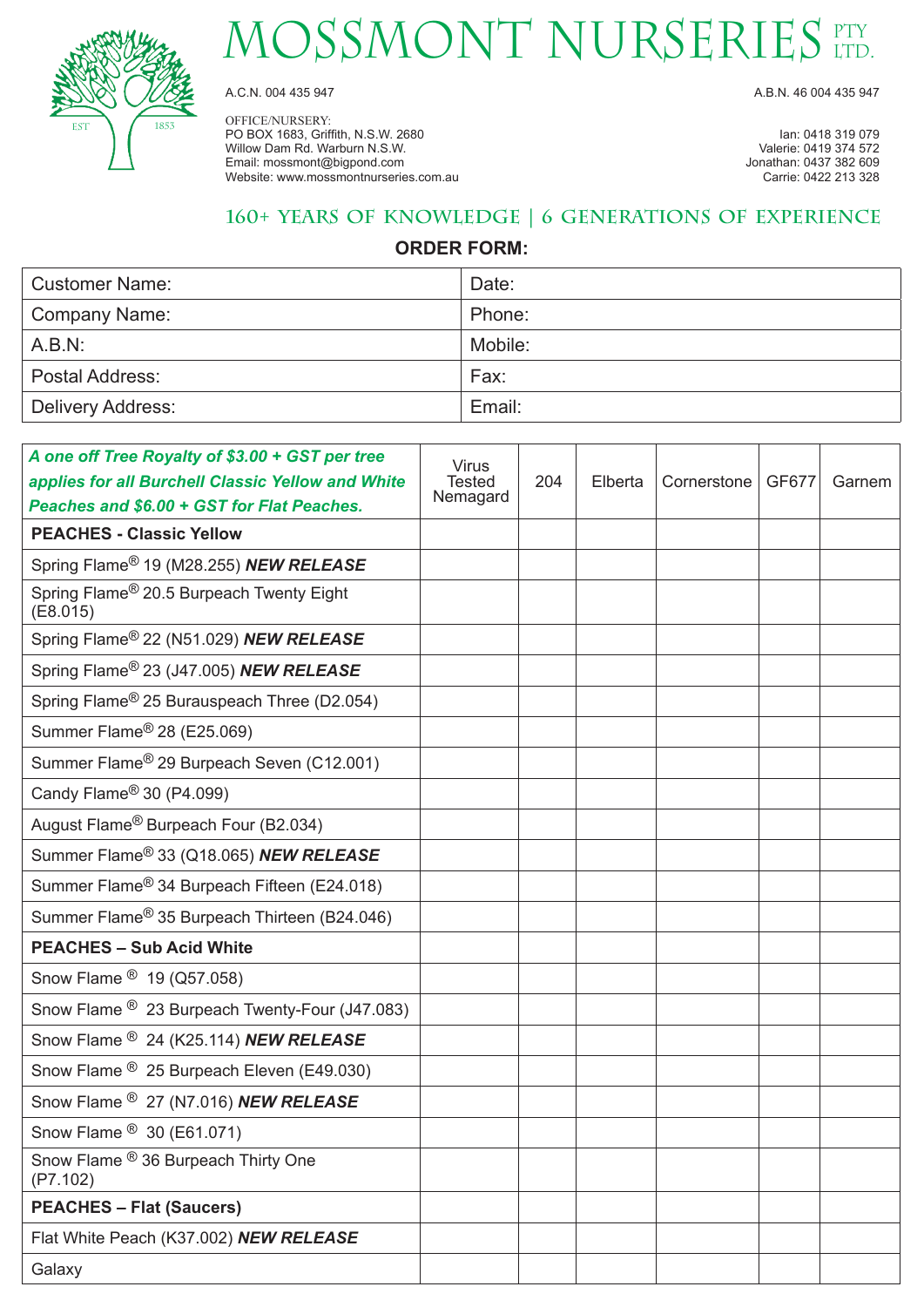

## MOSSMONT NURSERIES ETY

OFFICE/NURSERY: PO BOX 1683, Griffith, N.S.W. 2680 **Ian: 0418 319079** Ian: 0418 319079<br>
Willow Dam Rd. Warburn N.S.W. **Ian: 0419 374 572** Willow Dam Rd. Warburn N.S.W. New York 1980 of the United States of the United States of the United States of the United States of the United States of the United States of the United States of the United States of the Uni Email: mossmont@bigpond.com Jonathan: 0437 382 609 Website: www.mossmontnurseries.com.au

A.C.N. 004 435 947 A.B.N. 46 004 435 947

### **160+ Years of Knowledge | 6 Generations of Experience**

#### **ORDER FORM:**

| <b>Customer Name:</b>  | Date:   |
|------------------------|---------|
| Company Name:          | Phone:  |
| A.B.N:                 | Mobile: |
| <b>Postal Address:</b> | Fax:    |
| Delivery Address:      | Email:  |

| A one off Tree Royalty of \$3.00 + GST per tree<br>applies for all Burchell Classic Yellow and White<br><b>Nectarines</b> | <b>Virus</b><br><b>Tested</b><br>Nemagard | 204 | Elberta Cornerstone GF677 | Garnem |
|---------------------------------------------------------------------------------------------------------------------------|-------------------------------------------|-----|---------------------------|--------|
| <b>NECTARINE - Classic Yellow</b>                                                                                         |                                           |     |                           |        |
| Spring Flare <sup>®</sup> 21 (Q56.036) NEW RELEASE                                                                        |                                           |     |                           |        |
| Spring Flare <sup>®</sup> 22 Burnect Twenty-Four (E45.013)                                                                |                                           |     |                           |        |
| Spring Flare® 23 (N30.022) NEW RELEASE                                                                                    |                                           |     |                           |        |
| Spring Flare <sup>®</sup> 24 (N30.023) NEW RELEASE                                                                        |                                           |     |                           |        |
| Spring Flare <sup>®</sup> 25 (N32.123) NEW RELEASE                                                                        |                                           |     |                           |        |
| Summer Flare <sup>®</sup> 27 (E4.050)                                                                                     |                                           |     |                           |        |
| Summer Flare <sup>®</sup> 28 (N53.082)                                                                                    |                                           |     |                           |        |
| Summer Flare <sup>®</sup> 29 Burausnect Five (A38.044)                                                                    |                                           |     |                           |        |
| Summer Flare <sup>®</sup> 30 (J8.102) NEW RELEASE                                                                         |                                           |     |                           |        |
| Summer Flare <sup>®</sup> 31 (N53.015) NEW RELEASE                                                                        |                                           |     |                           |        |
| Summer Flare <sup>®</sup> 35 Burnect Four (C2.092)                                                                        |                                           |     |                           |        |
| Summer Flare <sup>®</sup> 37 (E60.025)                                                                                    |                                           |     |                           |        |
| Michael's Pride PBR <sup>®</sup>                                                                                          |                                           |     |                           |        |
|                                                                                                                           |                                           |     |                           |        |
| <b>NECTARINES - Sub Acid White</b>                                                                                        |                                           |     |                           |        |
| Snow Flare <sup>®</sup> 22 Burnect Twenty-Two (E45.004)                                                                   |                                           |     |                           |        |
| Snow Flare <sup>®</sup> 24 (H1.031) NEW RELEASE                                                                           |                                           |     |                           |        |
| Snow Flare <sup>®</sup> 26 Burausnect Three (E49.051)                                                                     |                                           |     |                           |        |
| Snow Flare <sup>®</sup> 31 (M15.078)                                                                                      |                                           |     |                           |        |
| Snow Flare <sup>®</sup> 32 Burausnect Six (E59.040)                                                                       |                                           |     |                           |        |
| Snow Flare <sup>®</sup> 34 Burausnect Eight (E60.022)                                                                     |                                           |     |                           |        |
| <b>NECTARINES - Sub Acid Yellow</b>                                                                                       |                                           |     |                           |        |
| Sweet Flare <sup>®</sup> 22 Burnect Twelve (E45.002)                                                                      |                                           |     |                           |        |